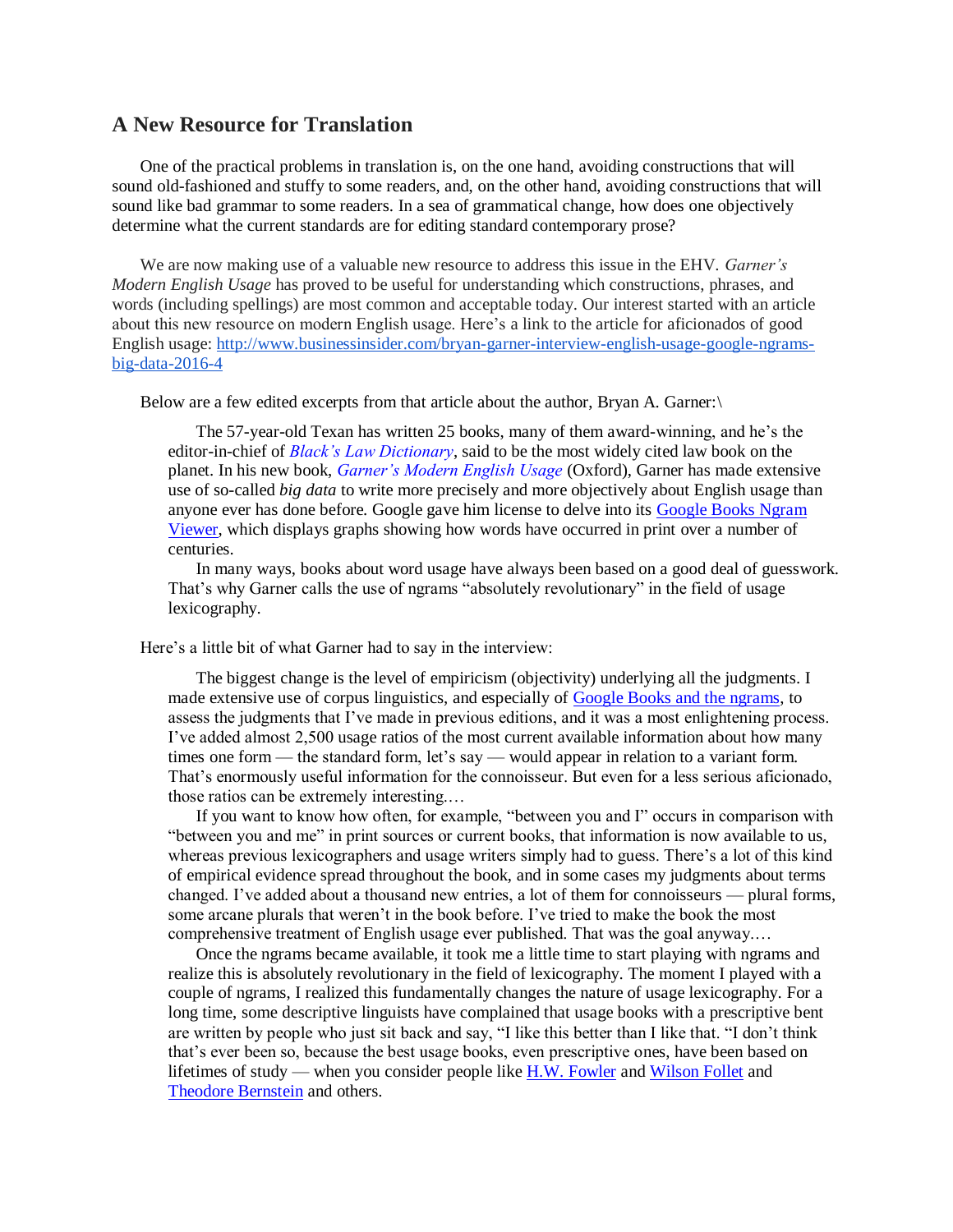But still, they had to guess. Even the editors of the *Oxford English Dictionary* had to guess based on the few citation slips in front of them. But now we can apply *big data* to English usage and find out what usage was predominant until what year.

The editors **o**f the Wartburg Project are finding Garner's book to be useful in our translation work. For example, the EHV will be spelling *worshipped* with the double "p." This is actually the standard American and British usage by a ratio of 3:1. Garner comments that some American dictionaries state a preference for *worshiped* with one "p," but this spelling has never attained a predominance in print. Double "pp" has steadily outranked single "p" in America, and in Britain there has been no competition at all. It's double "p" consistently.

There was a question about our translation of Esther 1:19. Should this be "she" or "her"?

*The king will give her status as queen to a different person, one better than <i>she/her*.

Many think that one of these usages is a mistake, but actually it is not quite that simple. Garner's treatment of this question is fascinating. Here is just a taste:

Traditional grammarians have considered *than* to be a conjunction, not a preposition—hence *He is taller than I (am).* On this theory, the pronoun after "than" gets its case from its function in the completed second clause of the sentence—though, typically, the completing words of the second clause are merely implied....

That view has had its detractors…. Even William Safire plumps for the objective case: "The hard-line Conjunctionites have been fighting this battle for a long time. Give them credit: They had to go up against the poet Milton's treatment of *than* as a preposition (the use of *than whom* in 'Paradise Lost') and against Shakespeare's 'a man no mightier than thyself or me' in 'Julius Caesar.'" (Safire, "Than Me?" *N.Y Times,* 16 Apr. 1995)

For formal contexts, the traditional usage is generally best. Only if you are deliberately aiming for a relaxed, colloquial tone is the prepositional *than* acceptable….

What about "My mother likes the dog more than me?" vs. "My mother likes the dog more than I?" These sentences say different things, even though *than* acts like a conjunction, seemingly, in the first as well as the second. The first means *more than (she likes) me,* the second *more than I (like the dog). [Garner,* p. 899*]*

The meaning can change with one word. We've learned that the meaning can even change with punctuation, such as the placement of a comma.

We try to avoid English constructions that sound old-fashioned and stuffy, and we also try to avoid constructions that sound like bad grammar to some people. What about the question in John 18:4? The EHV text reads: Jesus, knowing everything that was going to happen to him, went out and asked them,

- A. "For whom are you looking?"
- B. "Who are you looking for?"

Does A sound old-fashioned and stuffy? Does B sound like bad grammar?

On page 964, Garner writes:

It's true that in certain contexts, *whom* is stilted. That has long been so: "Every sensible English speaker on both sides of the Atlantic says *Who were you talking to?* [—not *Whom*—] and the sooner we begin to write it the better." J.Y.T. Greig, *Breaking Priscian's Head* 23 ([n.d.—ca. 1930]).

According to the LANGUAGE-CHANGE INDEX on page 965, "*Who* as an object not following a preposition" is "Stage 4." That means that it is "virtually universal but is opposed on cogent grounds by a few linguistic stalwarts (die-hard snoots).